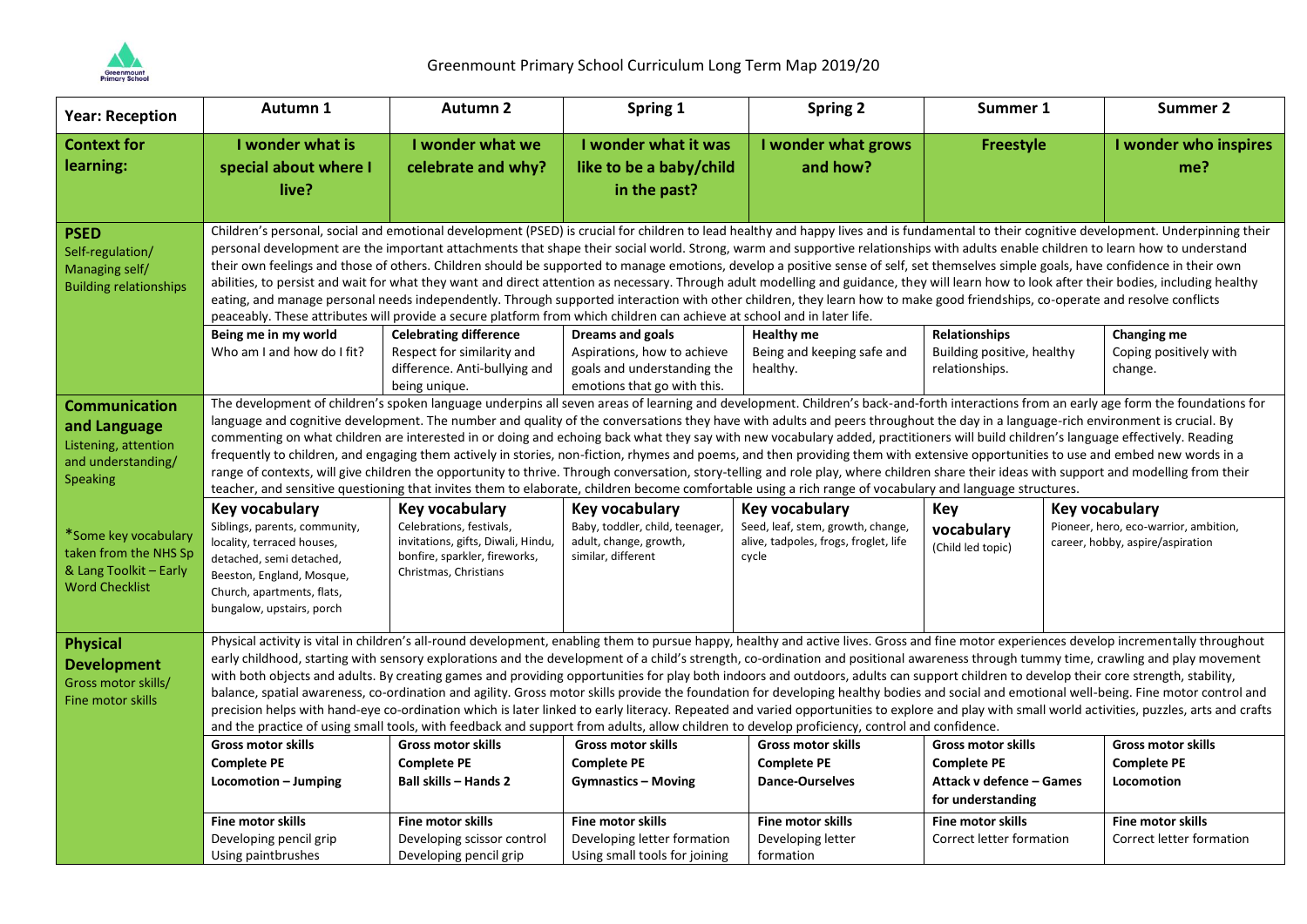

|                       | Drawing patterns                                                                                                                                                                                                                                                                                                                                                                  | Drawing patterns                                                                                                                                                                          |                                                                                                                                                                                        | Using thin paintbrushes       | Drawing recognisable       | Drawing recognisable        |  |  |  |
|-----------------------|-----------------------------------------------------------------------------------------------------------------------------------------------------------------------------------------------------------------------------------------------------------------------------------------------------------------------------------------------------------------------------------|-------------------------------------------------------------------------------------------------------------------------------------------------------------------------------------------|----------------------------------------------------------------------------------------------------------------------------------------------------------------------------------------|-------------------------------|----------------------------|-----------------------------|--|--|--|
|                       | Drawing figures                                                                                                                                                                                                                                                                                                                                                                   | Drawing figures                                                                                                                                                                           |                                                                                                                                                                                        |                               | people and objects         | people and objects          |  |  |  |
|                       |                                                                                                                                                                                                                                                                                                                                                                                   |                                                                                                                                                                                           |                                                                                                                                                                                        |                               |                            |                             |  |  |  |
|                       |                                                                                                                                                                                                                                                                                                                                                                                   |                                                                                                                                                                                           |                                                                                                                                                                                        |                               |                            |                             |  |  |  |
|                       | It is crucial for children to develop a life-long love of reading. Reading consists of two dimensions: language comprehension and word reading. Language comprehension (necessary for                                                                                                                                                                                             |                                                                                                                                                                                           |                                                                                                                                                                                        |                               |                            |                             |  |  |  |
| Literacy              |                                                                                                                                                                                                                                                                                                                                                                                   | both reading and writing) starts from birth. It only develops when adults talk with children about the world around them and the books (stories and non-fiction) they read with them, and |                                                                                                                                                                                        |                               |                            |                             |  |  |  |
| Comprehension/        | enjoy rhymes, poems and songs together. Skilled word reading, taught later, involves both the speedy working out of the pronunciation of unfamiliar printed words (decoding) and the                                                                                                                                                                                              |                                                                                                                                                                                           |                                                                                                                                                                                        |                               |                            |                             |  |  |  |
| Word reading/ Writing | speedy recognition of familiar printed words. Writing involves transcription (spelling and handwriting) and composition (articulating ideas and structuring them in speech, before writing).                                                                                                                                                                                      |                                                                                                                                                                                           |                                                                                                                                                                                        |                               |                            |                             |  |  |  |
|                       | Comprehension                                                                                                                                                                                                                                                                                                                                                                     | Comprehension                                                                                                                                                                             | Comprehension                                                                                                                                                                          | Comprehension                 | Comprehension              | Comprehension               |  |  |  |
|                       | <b>Text: Goldilocks and the Three</b>                                                                                                                                                                                                                                                                                                                                             | Text: Rama and Sita Trad                                                                                                                                                                  | Text: Peepo Janet and Alan                                                                                                                                                             | Text: The Tiny Seed Eric      | Text: All join in Quentin  | Text: Naughty bus Jan and   |  |  |  |
|                       | <b>Bears Trad</b>                                                                                                                                                                                                                                                                                                                                                                 | Stickman Julia Donaldson                                                                                                                                                                  | Ahlberg                                                                                                                                                                                | Carle                         | <b>Blake</b>               | Jerry Oke                   |  |  |  |
|                       | <b>Owl Babies Martin Waddell</b>                                                                                                                                                                                                                                                                                                                                                  | The Nativity Trad                                                                                                                                                                         | <b>Once There Were Giants</b>                                                                                                                                                          | The Very Hungry               |                            | 'Little people, big dreams' |  |  |  |
|                       | All join in Quentin Blake                                                                                                                                                                                                                                                                                                                                                         | Wriggle and roar Julia                                                                                                                                                                    | <b>Martin Wadell</b>                                                                                                                                                                   | <b>Caterpillar Eric Carle</b> |                            | series                      |  |  |  |
|                       |                                                                                                                                                                                                                                                                                                                                                                                   | Donaldson                                                                                                                                                                                 | We're going on a bear hunt                                                                                                                                                             | Supertato Sue Hendra          |                            | Zim Zam Zoom James Carter   |  |  |  |
|                       |                                                                                                                                                                                                                                                                                                                                                                                   |                                                                                                                                                                                           | Michael Rosen                                                                                                                                                                          | <b>Zim Zam Zoom James</b>     |                            |                             |  |  |  |
|                       |                                                                                                                                                                                                                                                                                                                                                                                   |                                                                                                                                                                                           | <b>Out and about Shirley</b>                                                                                                                                                           | Carter                        |                            |                             |  |  |  |
|                       |                                                                                                                                                                                                                                                                                                                                                                                   |                                                                                                                                                                                           |                                                                                                                                                                                        |                               |                            |                             |  |  |  |
|                       |                                                                                                                                                                                                                                                                                                                                                                                   |                                                                                                                                                                                           | Hughes                                                                                                                                                                                 |                               |                            |                             |  |  |  |
|                       | <b>Floppy's Phonics</b>                                                                                                                                                                                                                                                                                                                                                           | <b>Floppy's Phonics</b>                                                                                                                                                                   | <b>Floppy's Phonics</b>                                                                                                                                                                | <b>Floppy's Phonics</b>       | <b>Floppy's Phonics</b>    | <b>Floppy's Phonics</b>     |  |  |  |
|                       | Phase 2                                                                                                                                                                                                                                                                                                                                                                           | Phase 2                                                                                                                                                                                   | Phase 3                                                                                                                                                                                | Phase 3                       | Phase 3                    | Phase 3                     |  |  |  |
|                       | satpinmdgock                                                                                                                                                                                                                                                                                                                                                                      | ckeurhbf,ff,l,ll,l,ss                                                                                                                                                                     | jvwxyz                                                                                                                                                                                 | z, qu, ch                     | sh, th, ng                 | cks, tch, nk, ai, ee, igh   |  |  |  |
|                       | <b>Tricky words</b>                                                                                                                                                                                                                                                                                                                                                               | <b>Tricky words</b>                                                                                                                                                                       | <b>Tricky words</b>                                                                                                                                                                    | <b>Tricky words</b>           | <b>Tricky words</b>        | Tricky words                |  |  |  |
|                       | Pink words                                                                                                                                                                                                                                                                                                                                                                        | Pink and red words                                                                                                                                                                        | Red and green words                                                                                                                                                                    | Green and yellow words        | Blue words                 | Blue and purple words       |  |  |  |
|                       |                                                                                                                                                                                                                                                                                                                                                                                   |                                                                                                                                                                                           |                                                                                                                                                                                        |                               |                            |                             |  |  |  |
|                       | Writing                                                                                                                                                                                                                                                                                                                                                                           | Writing                                                                                                                                                                                   | <b>Writing</b>                                                                                                                                                                         | <b>Writing</b>                | Writing                    | <b>Writing</b>              |  |  |  |
|                       | Name writing, mark making, cvc                                                                                                                                                                                                                                                                                                                                                    | cvc words, captions,                                                                                                                                                                      | Lists, labels, captions.                                                                                                                                                               | Simple sentences using        | Simple sentences using cvc | Early narrative writing,    |  |  |  |
|                       | words                                                                                                                                                                                                                                                                                                                                                                             | labels                                                                                                                                                                                    | Simple sentences using cvc                                                                                                                                                             | cvc words and tricky          | words and tricky words     | retelling stories           |  |  |  |
|                       |                                                                                                                                                                                                                                                                                                                                                                                   |                                                                                                                                                                                           | words and tricky words                                                                                                                                                                 | words                         |                            |                             |  |  |  |
|                       |                                                                                                                                                                                                                                                                                                                                                                                   |                                                                                                                                                                                           | Developing a strong grounding in number is essential so that all children develop the necessary building blocks to excel mathematically. Children should be able to count confidently, |                               |                            |                             |  |  |  |
| <b>Maths</b>          | develop a deep understanding of the numbers to 10, the relationships between them and the patterns within those numbers. By providing frequent and varied opportunities to build and<br>apply this understanding - such as using manipulatives, including small pebbles and tens frames for organising counting - children will develop a secure base of knowledge and vocabulary |                                                                                                                                                                                           |                                                                                                                                                                                        |                               |                            |                             |  |  |  |
| Numbers/ Numerical    |                                                                                                                                                                                                                                                                                                                                                                                   |                                                                                                                                                                                           |                                                                                                                                                                                        |                               |                            |                             |  |  |  |
| patterns              | from which mastery of mathematics is built. In addition, it is important that the curriculum includes rich opportunities for children to develop their spatial reasoning skills across all areas                                                                                                                                                                                  |                                                                                                                                                                                           |                                                                                                                                                                                        |                               |                            |                             |  |  |  |
|                       | of mathematics including shape, space and measures. It is important that children develop positive attitudes and interests in mathematics, look for patterns and relationships, spot                                                                                                                                                                                              |                                                                                                                                                                                           |                                                                                                                                                                                        |                               |                            |                             |  |  |  |
|                       | connections, 'have a go', talk to adults and peers about what they notice and not be afraid to make mistakes.                                                                                                                                                                                                                                                                     |                                                                                                                                                                                           |                                                                                                                                                                                        |                               |                            |                             |  |  |  |
|                       | Getting to know you                                                                                                                                                                                                                                                                                                                                                               | It's me 123!                                                                                                                                                                              | Alive in 5!                                                                                                                                                                            | Building 9 and 10             | To 20 and beyond           | Find my pattern             |  |  |  |
|                       | <b>Baseline assessments</b>                                                                                                                                                                                                                                                                                                                                                       | Representing, comparing                                                                                                                                                                   | Introducing zero/comparing                                                                                                                                                             | 9 and 10/comparing            | Numbers to 20/matching     | Doubling/sharing/odds and   |  |  |  |
|                       | Just like me!                                                                                                                                                                                                                                                                                                                                                                     | and composition of                                                                                                                                                                        | numbers to 5/composition of                                                                                                                                                            | numbers to 10/bonds to        | shapes and patterns        | evens/replicating           |  |  |  |
|                       | Match and sort/compare                                                                                                                                                                                                                                                                                                                                                            | 123/circles and triangles/                                                                                                                                                                | 4 and 5/compare mass and                                                                                                                                                               | 10/3D shape/pattern           | First, then, now           | models/positional language  |  |  |  |
|                       | amounts/compare size, mass                                                                                                                                                                                                                                                                                                                                                        | positional language                                                                                                                                                                       | capacity                                                                                                                                                                               | Consolidation                 | Adding more and taking     | On the move                 |  |  |  |
|                       | and capacity/Exploring                                                                                                                                                                                                                                                                                                                                                            | <b>Light and Dark</b>                                                                                                                                                                     | Growing 678                                                                                                                                                                            |                               | away/number                | Solving                     |  |  |  |
|                       | pattern                                                                                                                                                                                                                                                                                                                                                                           | Numbers to 5/one more,                                                                                                                                                                    | 6, 7 and 8/making                                                                                                                                                                      |                               | stories/combining and      | problems/pattern/map        |  |  |  |
|                       |                                                                                                                                                                                                                                                                                                                                                                                   | one less/shapes with 4                                                                                                                                                                    | pairs/combining two                                                                                                                                                                    |                               | separating shapes          | making                      |  |  |  |
|                       |                                                                                                                                                                                                                                                                                                                                                                                   | sides/time                                                                                                                                                                                | groups/length, height, time                                                                                                                                                            |                               |                            |                             |  |  |  |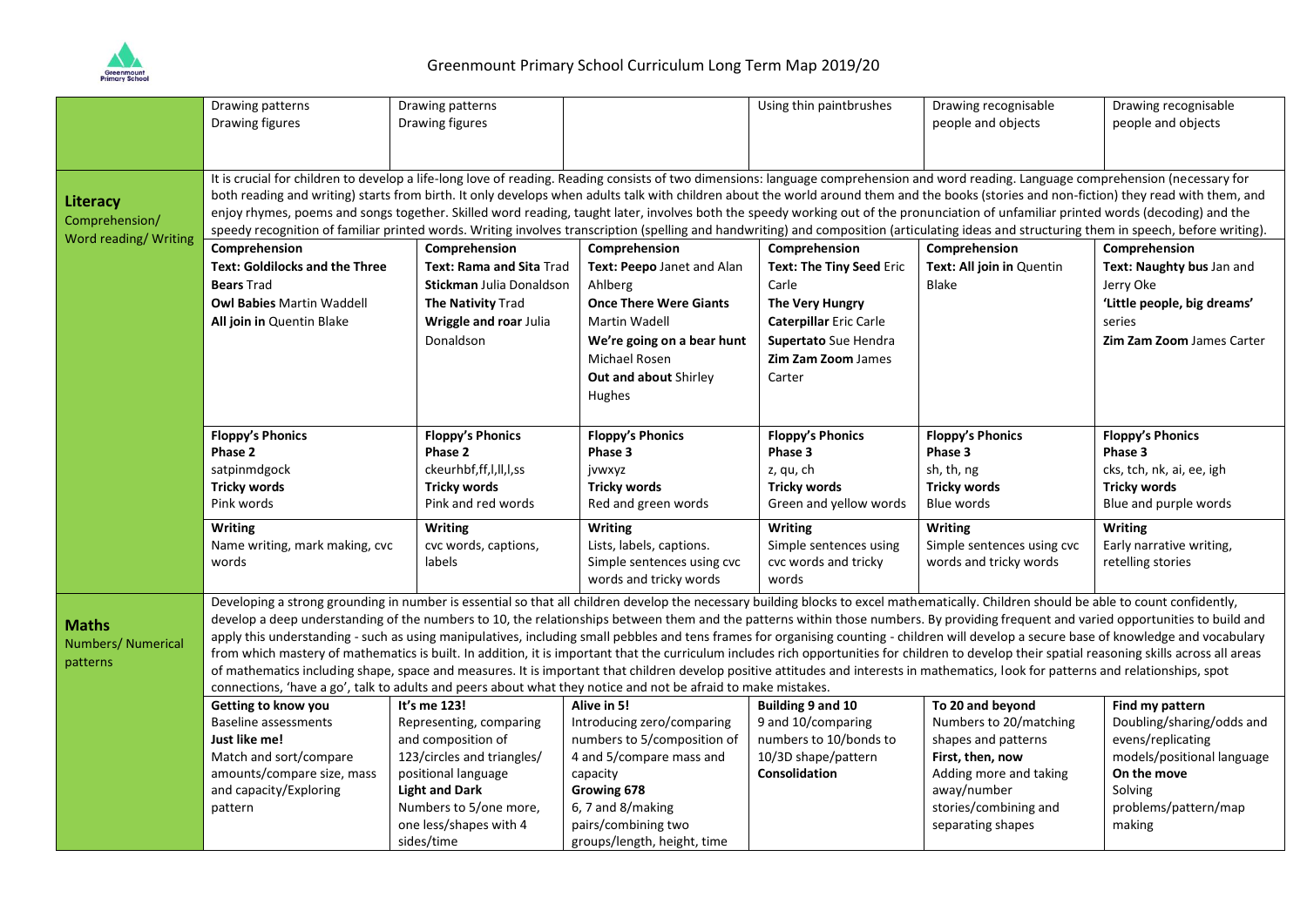

|                                                  |                                                                                                                                                                                                                                                                                                                                                                                   | Consolidation                  |                                |                                |                                |                                |  |  |
|--------------------------------------------------|-----------------------------------------------------------------------------------------------------------------------------------------------------------------------------------------------------------------------------------------------------------------------------------------------------------------------------------------------------------------------------------|--------------------------------|--------------------------------|--------------------------------|--------------------------------|--------------------------------|--|--|
|                                                  |                                                                                                                                                                                                                                                                                                                                                                                   |                                |                                |                                |                                |                                |  |  |
|                                                  |                                                                                                                                                                                                                                                                                                                                                                                   |                                |                                |                                |                                |                                |  |  |
| <b>Understanding</b><br>the World                | Understanding the world involves guiding children to make sense of their physical world and their community. The frequency and range of children's personal experiences increases their<br>knowledge and sense of the world around them - from visiting parks, libraries and museums to meeting important members of society such as police officers, nurses and firefighters. In |                                |                                |                                |                                |                                |  |  |
| Past and present/                                | addition, listening to a broad selection of stories, non-fiction, rhymes and poems will foster their understanding of our culturally, socially, technologically and ecologically diverse world. As                                                                                                                                                                                |                                |                                |                                |                                |                                |  |  |
| People, culture and                              | well as building important knowledge, this extends their familiarity with words that support understanding across domains. Enriching and widening children's vocabulary will support later                                                                                                                                                                                        |                                |                                |                                |                                |                                |  |  |
| communities/                                     | reading comprehension.                                                                                                                                                                                                                                                                                                                                                            |                                |                                |                                |                                |                                |  |  |
| The natural world                                | Past and present                                                                                                                                                                                                                                                                                                                                                                  | Past and present               | Past and present               | Past and present               | Past and present               | Past and present               |  |  |
|                                                  | <b>Where I live</b>                                                                                                                                                                                                                                                                                                                                                               | <b>Celebrations</b>            | How I'm changing               | How things grow and            |                                | <b>Famous pioneers</b>         |  |  |
|                                                  | Where I live and the local                                                                                                                                                                                                                                                                                                                                                        |                                | What can I do now? What is     | change                         |                                | Martin Luther King             |  |  |
|                                                  | community                                                                                                                                                                                                                                                                                                                                                                         |                                | unique about me?               | Growing seeds and              |                                | <b>Greta Thunberg</b>          |  |  |
|                                                  |                                                                                                                                                                                                                                                                                                                                                                                   |                                |                                | watching tadpoles grow         |                                | Marie Curie                    |  |  |
|                                                  |                                                                                                                                                                                                                                                                                                                                                                                   |                                |                                | and change                     |                                | <b>Stephen Hawking</b>         |  |  |
|                                                  |                                                                                                                                                                                                                                                                                                                                                                                   |                                |                                | David Attenborough             |                                |                                |  |  |
|                                                  | People, culture and                                                                                                                                                                                                                                                                                                                                                               | People, culture and            | People, culture and            | People, culture and            | People, culture and            | People, culture and            |  |  |
|                                                  | communities                                                                                                                                                                                                                                                                                                                                                                       | communities                    | communities                    | communities                    | communities                    | communities                    |  |  |
|                                                  | <b>My locality</b>                                                                                                                                                                                                                                                                                                                                                                | <b>Celebrations</b>            |                                |                                |                                |                                |  |  |
|                                                  | Who I live with and where                                                                                                                                                                                                                                                                                                                                                         | How we celebrate special       |                                |                                |                                |                                |  |  |
|                                                  |                                                                                                                                                                                                                                                                                                                                                                                   | times                          |                                |                                |                                |                                |  |  |
|                                                  |                                                                                                                                                                                                                                                                                                                                                                                   |                                |                                |                                |                                |                                |  |  |
|                                                  | The natural world                                                                                                                                                                                                                                                                                                                                                                 | The natural world              | The natural world              | The natural world              | The natural world              | The natural world              |  |  |
|                                                  |                                                                                                                                                                                                                                                                                                                                                                                   |                                |                                | How things grow and            |                                |                                |  |  |
|                                                  |                                                                                                                                                                                                                                                                                                                                                                                   |                                |                                | change                         |                                |                                |  |  |
|                                                  |                                                                                                                                                                                                                                                                                                                                                                                   |                                |                                | Growing seeds and              |                                |                                |  |  |
|                                                  |                                                                                                                                                                                                                                                                                                                                                                                   |                                |                                | watching tadpoles change       |                                |                                |  |  |
|                                                  |                                                                                                                                                                                                                                                                                                                                                                                   |                                |                                |                                |                                |                                |  |  |
|                                                  |                                                                                                                                                                                                                                                                                                                                                                                   |                                |                                |                                |                                |                                |  |  |
| <b>Expressive Arts</b>                           | The development of children's artistic and cultural awareness supports their imagination and creativity. It is important that children have regular opportunities to engage with the arts,                                                                                                                                                                                        |                                |                                |                                |                                |                                |  |  |
| and Design                                       | enabling them to explore and play with a wide range of media and materials. The quality and variety of what children see, hear and participate in is crucial for developing their<br>understanding, self-expression, vocabulary and ability to communicate through the arts. The frequency, repetition and depth of their experiences are fundamental to their progress in        |                                |                                |                                |                                |                                |  |  |
| Creating with                                    | interpreting and appreciating what they hear, respond to and observe.                                                                                                                                                                                                                                                                                                             |                                |                                |                                |                                |                                |  |  |
| materials/Being<br>imaginative and<br>expressive | <b>Creating with materials</b>                                                                                                                                                                                                                                                                                                                                                    | <b>Creating with materials</b> | <b>Creating with materials</b> | <b>Creating with materials</b> | <b>Creating with materials</b> | <b>Creating with materials</b> |  |  |
|                                                  | <b>Ourselves</b>                                                                                                                                                                                                                                                                                                                                                                  |                                | Change                         | <b>Natural sculptures</b>      | (child led topic)              |                                |  |  |
|                                                  | Self-portraits.                                                                                                                                                                                                                                                                                                                                                                   |                                | Changing colours, changing     | Using natural resources to     |                                |                                |  |  |
|                                                  | Artist inspiration: Clarice Cliff                                                                                                                                                                                                                                                                                                                                                 |                                | sounds                         | make 3D pieces                 |                                |                                |  |  |
|                                                  |                                                                                                                                                                                                                                                                                                                                                                                   |                                | Artist study: Mark Rothko      | Artist inspiration: Andy       |                                |                                |  |  |
|                                                  |                                                                                                                                                                                                                                                                                                                                                                                   |                                |                                | Goldsworthy/Giuseppe           |                                |                                |  |  |
|                                                  |                                                                                                                                                                                                                                                                                                                                                                                   |                                |                                | Arcimboldo                     |                                |                                |  |  |